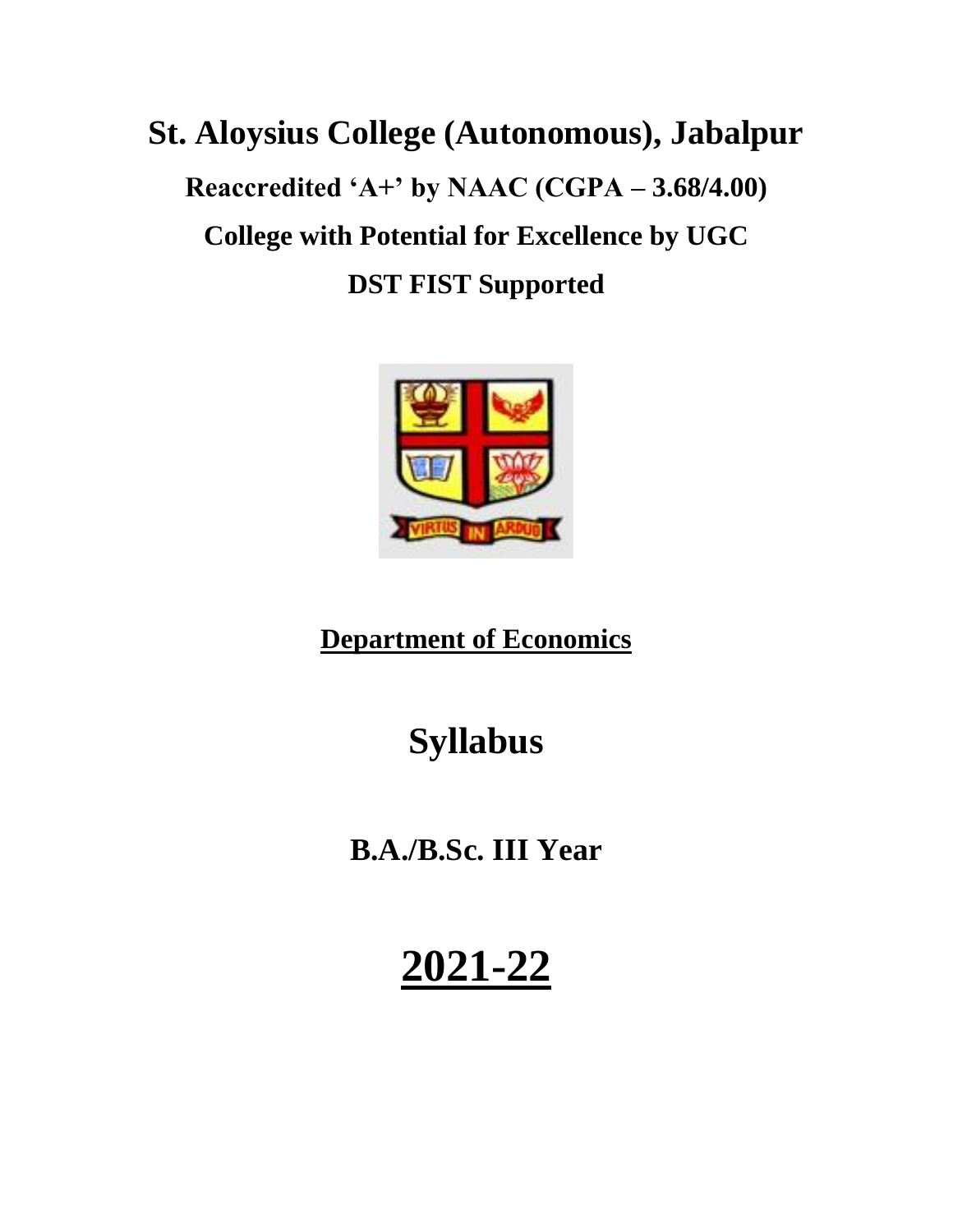### **Paper –I Development and Environmental Economics,**  <u>विकास एवं पर्यावरण अर्थशास्त्र</u>

#### **Max. Marks: 40**

#### **Unit-1**

Economic Growth and Development- Concept, Characteristics of Developing Countries, Factors of Economic Development and Growth- Capital, physical and Human Resources, Research & Development and Technology**.**

आर्थिक वृद्धि और विकास –अवधारणा विकासशील देशो की विशेषताए, आर्थिक वृद्धि और विकास के तत्ि- पूंजी, भौवतक और मानि संसाधन, अनुसन्धान और विकास एिं तकनीक

#### **Unit -2**

Theories of Economic Development-Adam Smiths, Karl Marx and Schumpeter, Rostow's Stage of Economic Growth, Investment Criteria of Economics Development, Human Resources Development.

आर्थिक विकास के सिद्धांत– एडम स्मिथ, कार्ल मार्क्स, शुम्पीटर*,* रोस्टोव की आर्थिक विकास की अवस्थाए, आर्थिक विकास के निवेश मापदंड*,* मानव संसाधन विकास I

#### **Unit- 3**

Balanced vs. Unbalanced Growth- The Big Push Theory of Rosenstein Rodan, Arthur Lewis Theory of Unlimited Supply of Labour, Prof. Hirschman's Theory of Unbalanced Growth, The Critical Minimum Effort Theory of Prof H. Leibenstein, Prof. Gunnar Myrdal's Theory of Economic Development and Harrod –Domar Growth Model. Simon Kuznets' Growth Model.

संतुलित बनाम असंतुलित विकास- रोज़ेन्सटीन रोडान का बड़े धक्के का सिद्धान्त*,* आर्थर लुइस का असीमित श्रम-पूर्ति का सिद्धान्त, प्रो. हर्षमैन का असंतुलित विकास सिद्धान्त, प्रो. एच. लिबिंसटीन का क्रांतिक न्यूनतन प्रयास का सिद्धान्त, प्रो. गुन्नार मिर्डल का आर्थिक विकास सिद्धान्त, हैरोड-डोमर का विकास सिद्धान्त , साइमन कुजनेट्स का विकास सिद्धान्तl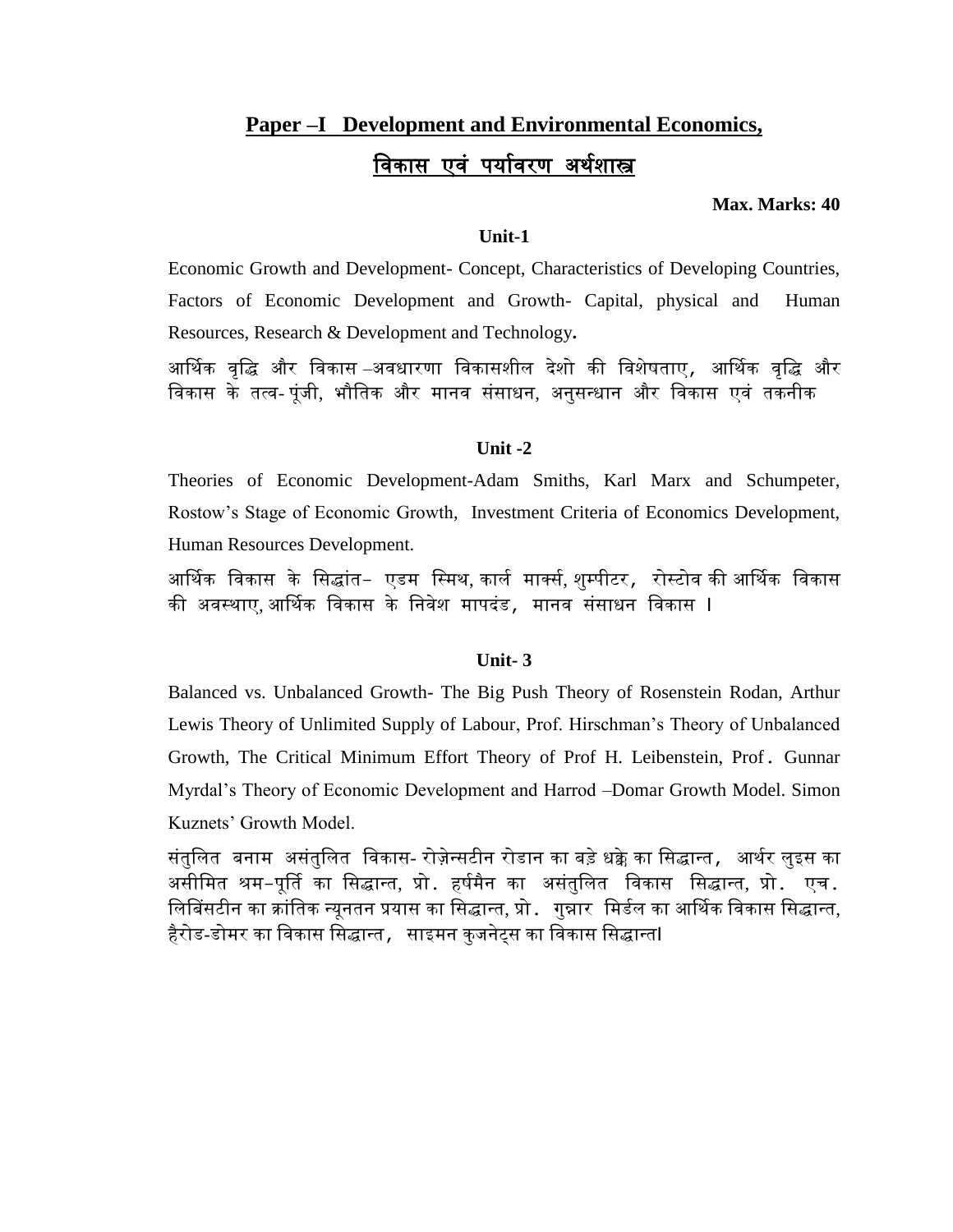#### **Unit –4**

Economic Development and Gender Equality, Gender Development Index (GDI), Women Empowerment, Choice of Techniques of Development- Capital Intensive and Labour Intensive Techniques, Human Development Index.

आर्थिक विकास और लिंग समानता, लेंगिक विकास सूचकांक (GDI), महिला सशक्तिकरण, विकास की तकनीक का चुनाव- पूंजी प्रधान और श्रम प्रधान तकनीके, मानव विकास सूचकांक I

#### **Unit- 5**

Environmental Economics- Concepts, Components and factors affecting Environments, Environment-Economy Linkage, Population-Environment Linkages, Market Failure for Environment Goods, Concept of Sustainable Development, Valuation of Environmental Damages:- Land, Water, Air and Forest, Prevention and Control, Prevention of Pollution. Renewable and Non- Renewable Resources. Concept of Green Index.

पर्यावरण अर्थशास्त्र – अवधारणा, घटक एवं पर्यावरण को प्रभावित करने वाले कारक, अर्थव्यवस्था-जनसंख्या अंतर्संबंध, जनसंख्या पर्यावरण अंतर्संबंध, बाजार विफलता के रूप में पर्यावरणीय वस्तुए, धारणीय विकास की अवधारणा, पर्यावरणीय क्षति का आकलन:- भूमि, जल,वायु और वन*,* पर्यावरण प्रदुषण निवारण और रोकथाम I पुनरुत्पादनीय और गैर- पुनरुत्पादनीय संसाधन, हरित सूचकांक की अवधारणा **I**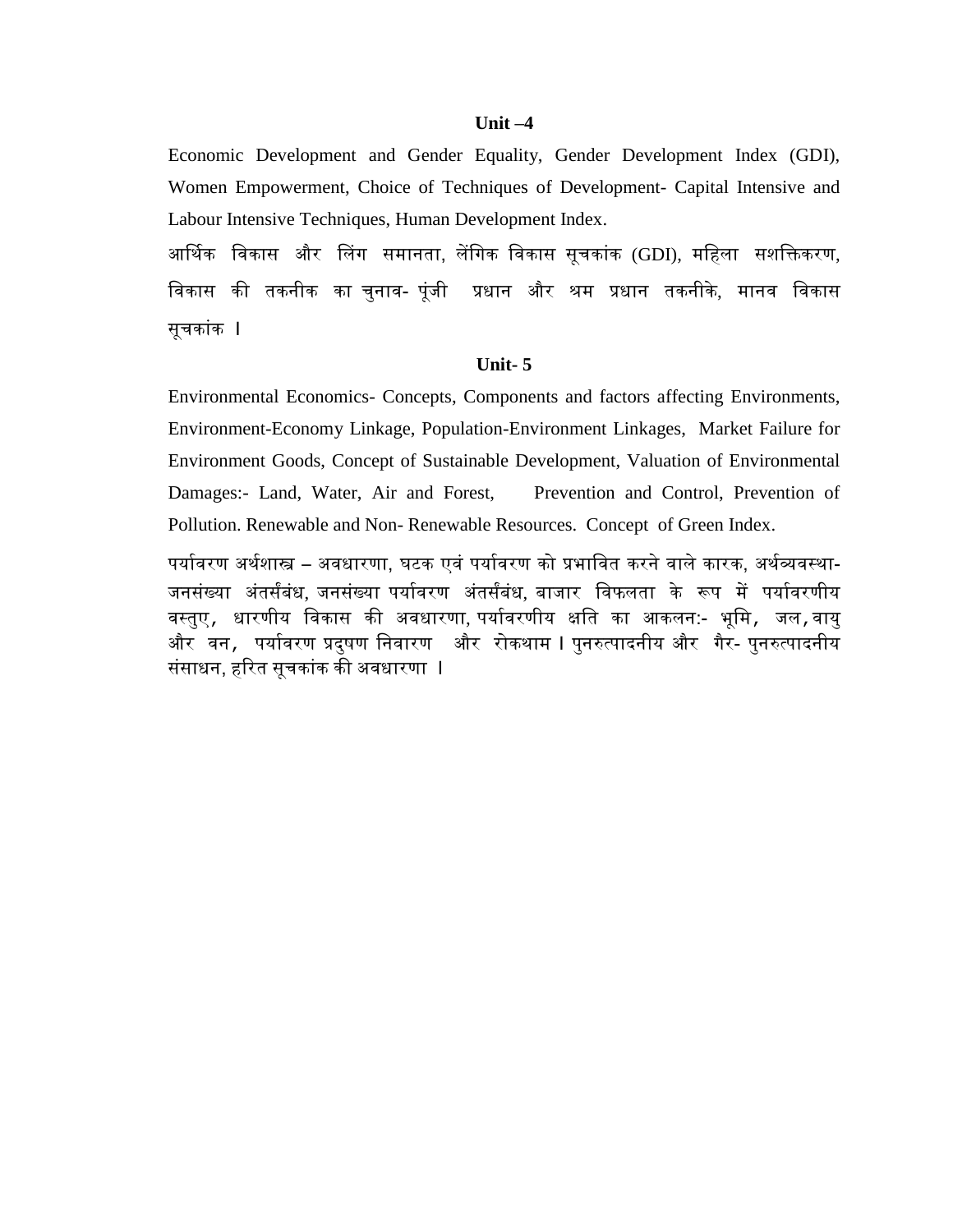### **Paper II Statistics- (**सांवख्यकी**)**

Marks 40

#### **Unit 1**

Meaning and Definition of Statistics, Nature and scope, Functions, Importance and Limitations of Statistics, Universe and Sample, Techniques of Data Collection, Classification, Tabulation, Graphic Representation of Data, Frequency, Distribution, Cumulative Frequency.

सांख्यिकी का अर्थ एवं परिभाषा, प्रकृति एवं क्षेत्र, सांख्यिकी के कार्य, महत्त्व और सीमाए, समग्र एवं न्यादर्श, समंक संकलन की विधिया, वर्गीकरण, सारणीयन, समंको का बिन्दुरेखीय प्रदर्शन, आवृति वितरण, संचयी आिृवि.

#### **Unit 2**

Measures of Central Tendency- Mean, Median, Mode, Geometric Mean and Harmonic Mean, Measures of Dispersion- Range, Quartile Deviation, Mean Deviation, Standard Deviation, Coefficient of Variation,

केन्द्रीय प्रवृत्ति के मापन- माध्य, मध्यिका, बहुलक, ज्यामितीय माध्य, हरात्मक माध्य, आपकिरण के मापन- विस्तार, चतुर्थक विचलन, माध्य विचलन, प्रमाप विचलन, विचलन गुणांक.

#### **Unit 3**

Correlation- Karl Pearson's Co-efficient of Correlation, Spearman's Rank Difference, Regression Analysis, Regression Equation, Co-efficient of Regression, Use of Regression and Correlation Analysis.

सहसंबंध-कार्ल पियर्सन का सहसंबंध गुणांक, स्पीयरमैन का कोटि अंतर सहसंबंध गुणांक , प्रतीपगमन विश्लेषण, प्रतीपगमन समीकरण, प्रतीपगमन गुणांक, प्रतीपगमन एिं सहसंबंध का उपयोग